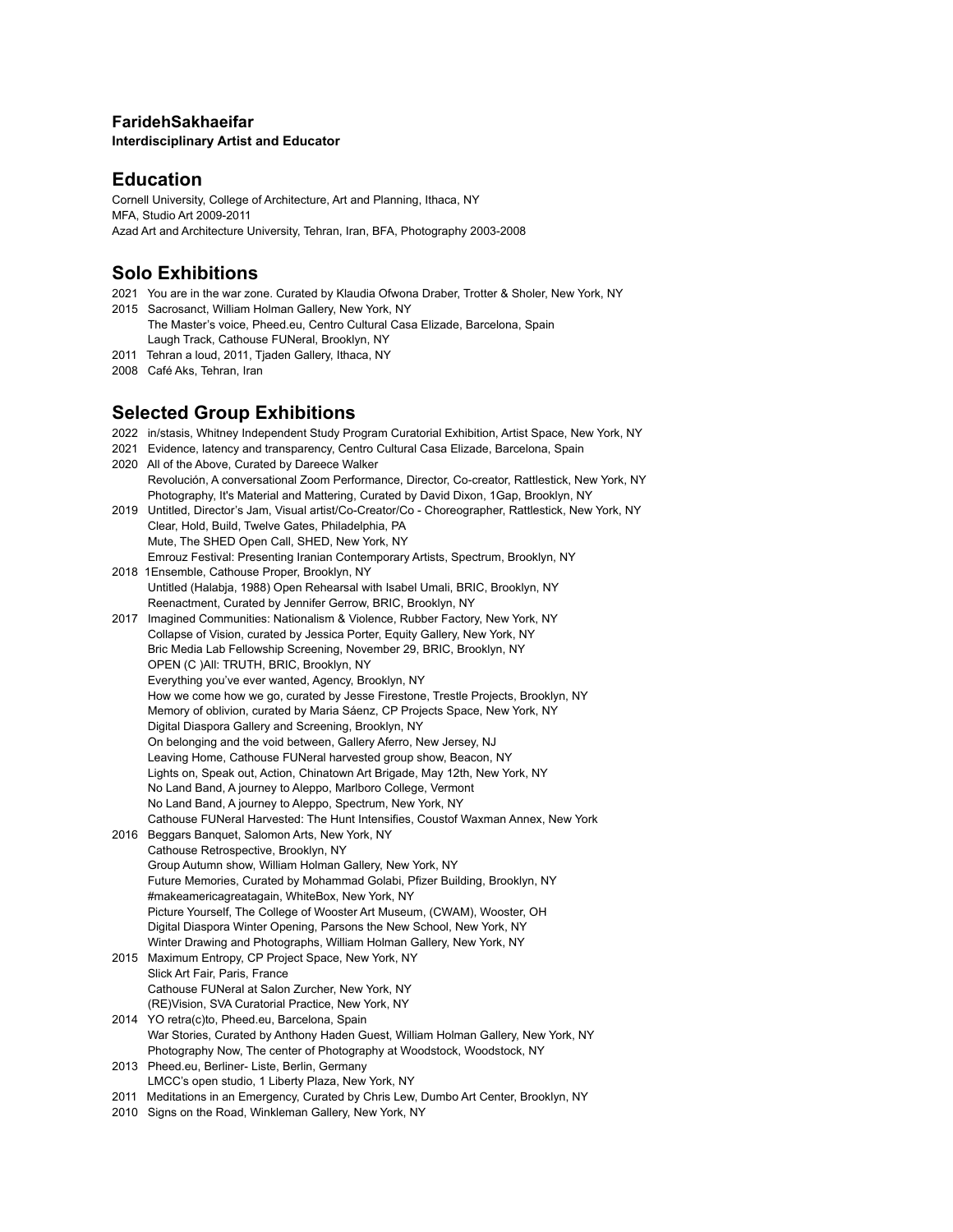Café Unmooring, Hartell Gallery, Ithaca, NY Is this make sense, Tjaden Gallery, Ithaca, NY New Folder 1, Silk Road Gallery, Tehran, Iran

- 2009 Cornell MFA Group show, Flux Factory, Long Island City, NY MyArtSpace, AquaArt Miammi Fair, Miami, Florida Cornell MFA Group show, Tjaden Gallery, Ithaca, NY Appropriation Allowed, Araan Gallery, Tehran, Iran
- 2008 Mahriz, Tarahan e Azad, Tehran, Iran 11th Iranian National Photo Biennial, National Museum of Yazd and Tehran's Saba Art and Cultural Institute, Yazd and Tehran, Iran BFA Group Exhibition, Azad Art and Architecture University, Tehran, Iran 2007 Negah, Niavaran Palace, Tehran, Iran Roshd, Saba Art and Cultural Institute, Tehran, Iran 2006 Mashhad Photo show, Mashhad, Iran

# **Film Screenings**

- 2022 ArtReview, Art Lovers Movie Club, Halabja-1988
- 2018 Short film competition of Crosscuts Stockholm Environmental Humanities Festival for Film & Text College of Staten Island Media Faculty Exhibition, Staten Island, NY Asia Contemporary Art Week, Thinking Collections | Open Studios | Artists Citywide- CathouseProper, Brooklyn, NY TRISKELIONARTS, The Collaborations in Dance Festival, Brooklyn, NY Impugning Impunity: ALBA's Human Rights Documentary Film Festival, Screening of Halabja,1988- New York, NY 40 NORTH Dance Film Festival, Screening of Halabja, 1988, San Diego, CA HEKLER/HOST, Artists and Allies, Signs and Symbols, New York, NY Artist Collective Exhibition curated by Amina Ahmad, Mana Contemporary, Studio 510, April 29th, Jersey City, NJ

# **Publications**

- 2022 in/stasis, Whitney Independent Study Program Curatorial Exhibition Catalogue
- 2021 Farideh Sakhaeifar: You are in the war zone. At Trotter & Sholer, NYC (Review) by Jonas Albro, ARTFUSE Farideh Sakhaeifar, You are in the war zone, by Yinkå Elújọba, ArtReview Magazine Farideh Sakhaeifar's Disrupted Imageries of War at Trotter&Sholer by Anna Harsanyi, Whitehot Magazine farideh Sakhaeifar: You are in the war zone. By Annabel Keenan, Art Spiel
- 2020 Home Studios, Interview with Farideh Sakhaeifar, KodaLab Tehran Loud by F.sakhaeifar as part of Sites of Convulsion, HEKLER contribution for 13th issue of Arts of the Working Class EUROTHANASIA, Berlin, Germany
- 2019 The War on Terror Goes On Trial by Nirupa Umapathy, War Scraps Review of A People's Tribunal, War Scraps Clear, Hold, Build, Essay by Sagi Cohen, HEKLER Three Curators Pick Highlights from The Shed's Emerging Artist Exhibition 'Open Call' by Osman Can Yerebakan, Galerie Magazine
- 2018 Asia Contemporary Art Week: Diary #2: 14–23 September 2018 by Sophia McKinnon HEKLER MEDIUM: War, Memory, Protest #1, HEKLER
- 2017 Canvassing Labor, Conversation with Farideh Sakhaeifar about her series "Workers are taking photographs." Tirgan Magazine

Humanity and technology collide in collapse of vision at Equity Gallery by Audra Lambert, HuffPost 2016 #MAKEAMERICAGREATAGAIN takes on Politics at Whitebox

- Picture Yourself, Selfies, Cell phones, and the Digital Age, The College of Wooster 2015 The Journal of the New School MFA in creative writing, LIT No27 An Iranian Artist Exposes Totalitarian Power and Defaces Its Iconography, Hyperallergic
- The Same Silence, John Haber, Social and Political art in Barcelona The picture that comes, Tehran society and the new Spanish peasantry, two exhibitions to visit by Laura Calonge Men at Work, Iranian Workers taking photographs-exhibit by Houman Harouni, The Guardian 2014 Close reading from a cozy art fair by Kemy Lin, Hyperallergic
- Iran's underground Trade of US Army Gear by Cleo Abramian, World Policy Interview by Setareh Shohadaei about "Workers are Taking Photographs." Yo retra(c)to, Pheed.eu.
- 2013 Interview by Sarah Wesseler, Satellite Magazine
- 2012 120 Valentine Place, Ithaca, NY., Issue 24, Talk Magazine, Iranian E-Magazine of Visual Arts Farakhan, Yasavoli Publication #0 Pirate Utopia, Pirate Press
- 2011 Mard (Man), Mahriz Publication Workers are taking photographs., Issue 16, Talk Magazine, Iranian E-Magazine of Visual Arts STREET VIEW: Schematic thoughts on the recent work of Farideh Sakhaeifar by Anthony Graves, Part of Meditations in an Emergency (Catalogue), Cornell University
- 2009 Appropriation Allowed, (Catalogue), Araan Gallery